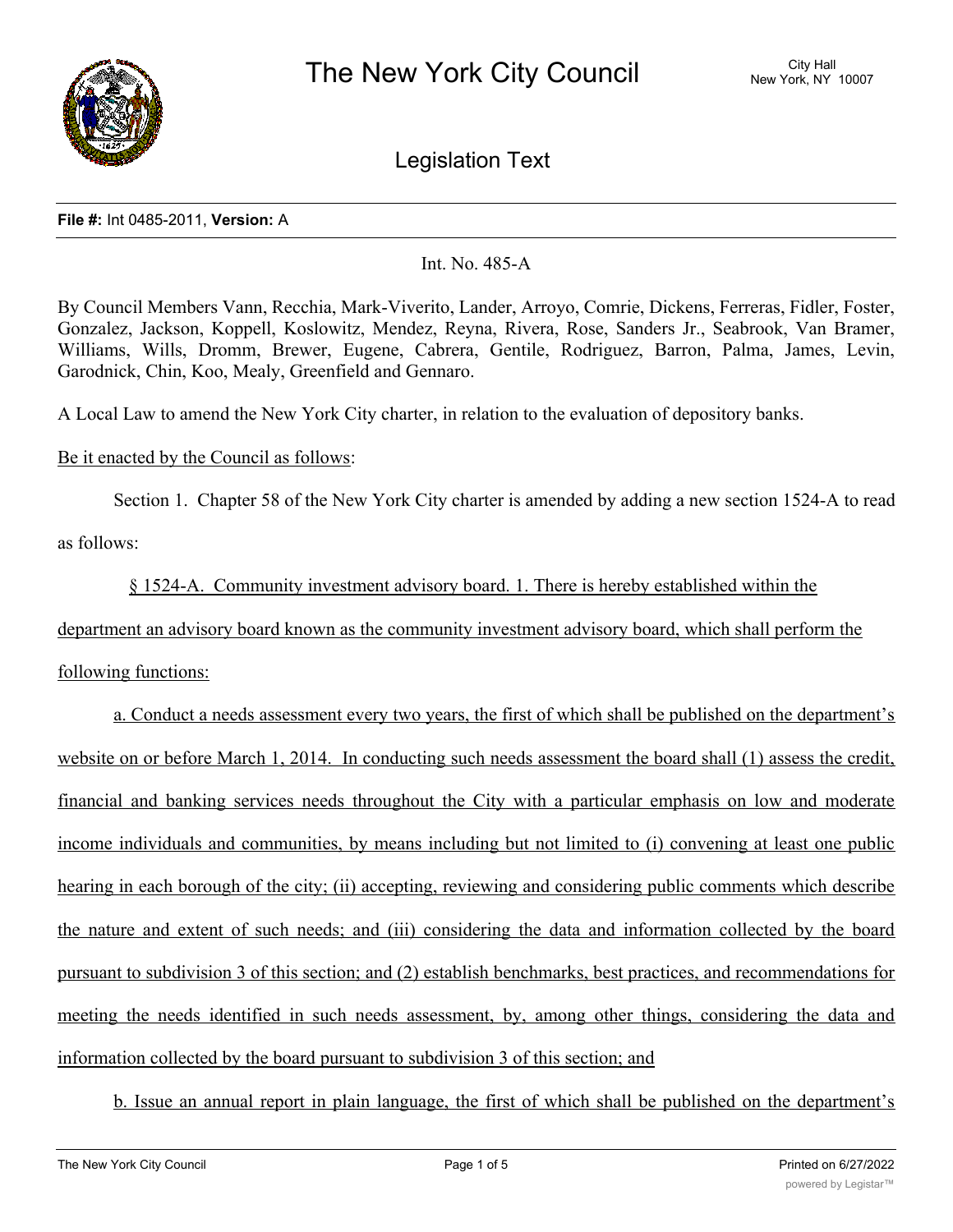## **File #:** Int 0485-2011, **Version:** A

website and transmitted to the banking commission on or before March 1, 2015 and each March first thereafter, which may be considered by the banking commission in reviewing a bank's application for designation or redesignation as a deposit bank, covering the preceding fiscal year, which (i) addresses how each bank that is designated as a deposit bank pursuant to section 1524 of the charter is meeting the needs identified pursuant to paragraph a of this subdivision and subdivision 3 of this section, including an evaluation of how each bank performed relative to the benchmarks and best practices applicable to such bank as established by the board pursuant to the needs assessment required pursuant to paragraph a of this subdivision, (ii) identifies areas of improvement from past evaluations, where applicable, and areas where improvement is necessary, taking into account the information collected by the board pursuant to subdivision 3 of this section, (iii) specifically identifies any deposit bank's failure to provide information requested in writing by the board pursuant to subdivision 3 of this section that is applicable to such deposit bank, (iv) summarizes written comments submitted to the board pursuant to subdivision 4 of this section and the role played by such comments; and (v) summarizes, in tabular format, the data collected by the board pursuant to paragraphs a through g of subdivision 3 of this section, and to the extent not deemed confidential or proprietary by the bank, paragraph h, at the community district, borough, and citywide levels of aggregation. For purposes of this section, "fiscal year" shall mean the period from July first to June thirtieth.

2. The board shall consist of eight members who shall be: the mayor or his or her designee, the comptroller or his or her designee, the speaker of the council or his or her designee, the commissioner of the department of housing preservation and development, the commissioner of the department of finance, a member of a community-based organization whose principal purpose is community and/or economic development, or consumer protection who shall be designated by the speaker, a representative of an organization or association that represents small business owners who shall be designated by the speaker and a representative of the city banking industry who shall be designated by the mayor. The mayor, comptroller, speaker and commissioners shall serve for the duration of their tenure. The three nongovernmental members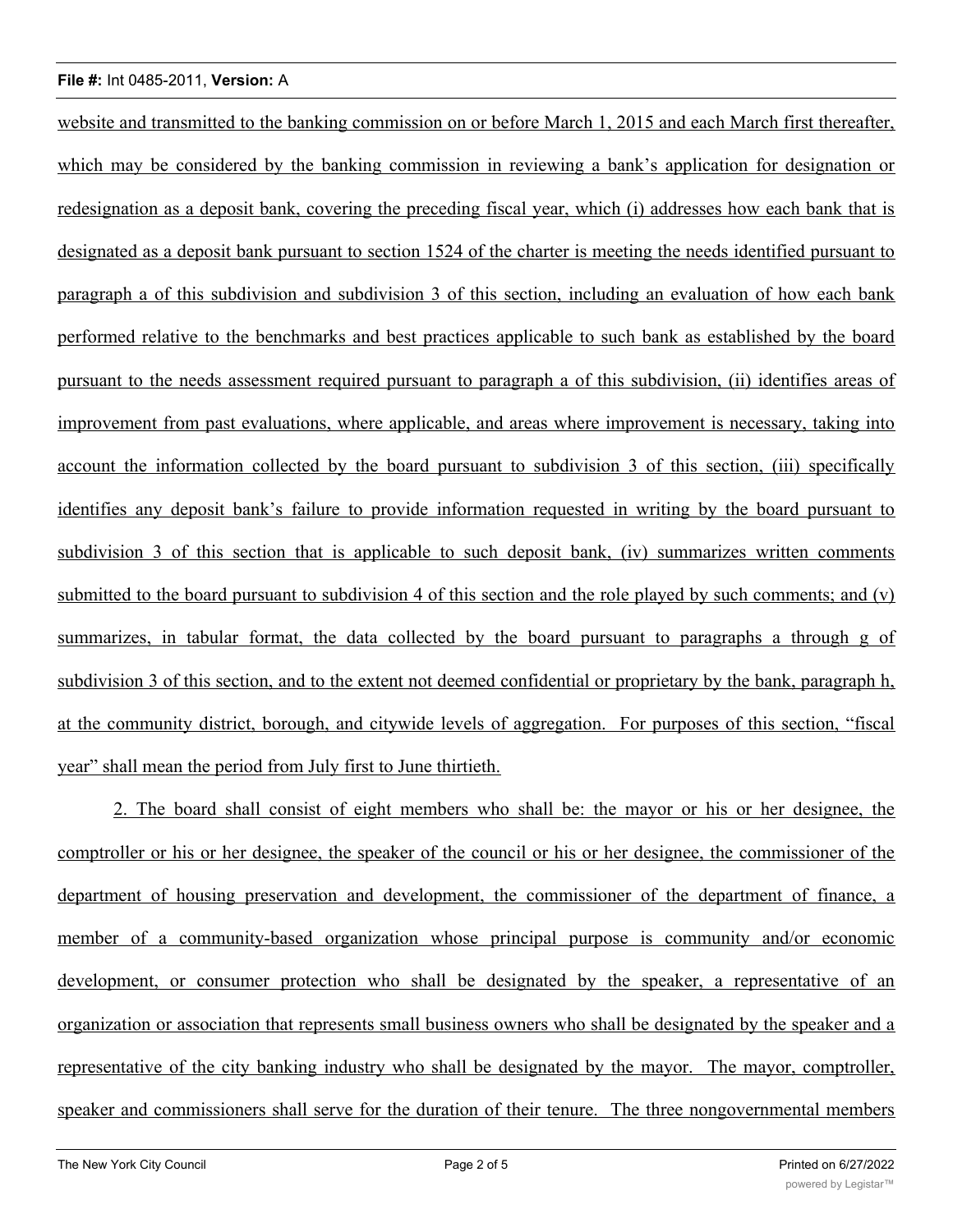## **File #:** Int 0485-2011, **Version:** A

shall serve four years from the date of their appointment, or through the issuance of two needs assessments pursuant to paragraph a of subdivision 1 of this section, whichever is longer, and be eligible for reappointment; provided, however, that each member shall serve until his or her qualified successor is appointed. Any vacancy occurring other than by expiration of term shall be filled in the same manner as the original position was filled for the unexpired portion of the term. Members shall serve without compensation. The members of the board shall be appointed within sixty days of the effective date of the local law that added this section.

3. In performing its functions as set forth in subdivision 1 of this section, the board shall seek to collect and consider information at the census tract level, relating to the credit, financial and banking services needs throughout the City and the extent to which such needs are being met, including but not limited to, information, to the extent applicable, regarding each deposit bank's efforts to:

a. address the key credit and financial services needs of small businesses;

b. develop and offer financial services and products that are most needed by low and moderate income individuals and communities throughout the city and provide physical branches;

c. provide funding, including construction and permanent loans and investments, for affordable housing and economic development projects in low and moderate income communities;

d. In the case of properties acquired by foreclosure and owned by the bank, reasonably address serious material and health and safety deficiencies in the maintenance and condition of the property;

e. conduct consumer outreach, settlement conferences, and similar actions relating to mortgage assistance and foreclosure prevention, and provide information, at the community district level to the board, relating to mortgage and foreclosure actions, including, but not limited to, total number of loans serviced and/or owned by the bank, total number of loans that are at least sixty days delinquent, total number of foreclosures commenced, total number of foreclosures prevented through loan modification, short sales, deeds in lieu of foreclosure or other mechanisms, total number of loan modifications applications, total number of loan modifications made and denied, and bank owned properties donated or sold at a discount;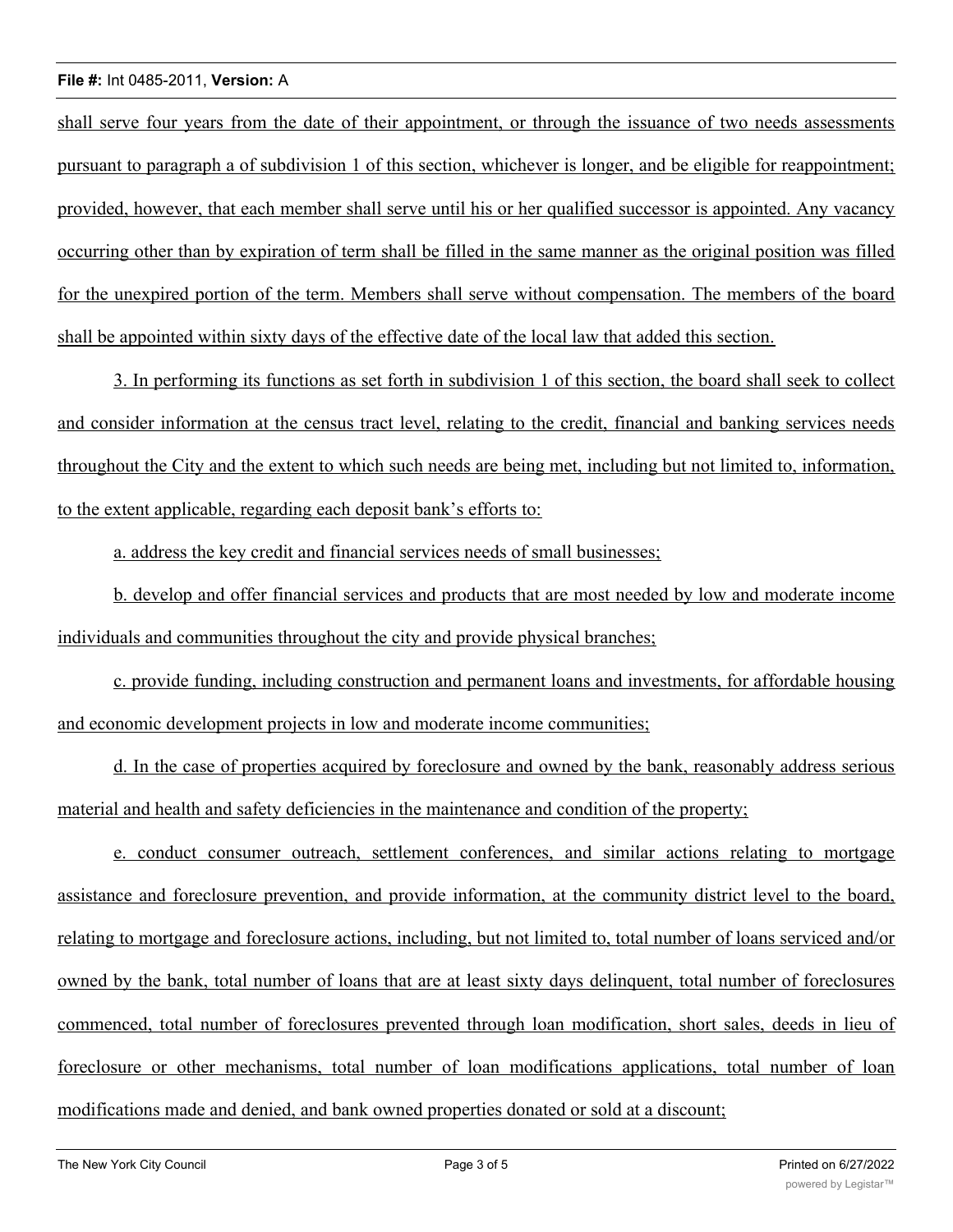f. partner in the community development efforts of the city;

g. positively impact on the city and its communities through activities including, but not limited to, philanthropic work and charitable giving; and

h. plan for and articulate how the bank will respond to the credit, financial and banking services needs of the city identified by the needs assessment pursuant to paragraph a of subdivision 1 of this section, as applicable to the bank's type and size.

In performing the needs assessment pursuant to paragraph a of subdivision 1 of this section, the board shall also consider, to the extent practicable, the information listed in paragraphs a through g of this subdivision relating to the efforts of the city's banking industry as a whole.

4. In preparation for each annual report pursuant to paragraph b of subdivision 1 of this section, the board shall publish all information collected pursuant to paragraphs a through g of subdivision 3 of this section, and to the extent not deemed confidential or proprietary by the bank, paragraph h, summarized at the community district, borough, and citywide levels of aggregation, for each deposit bank on the department's website no later than November first of the year preceding the issuance of the report. At least thirty days after such publication, but no later than December fifteenth, the board shall hold a public hearing at which the public may testify concerning the efforts and extent to which the deposit banks are meaningfully addressing the credit and financial needs throughout the city. The board shall also take written comments for at least thirty days preceding such public hearing.

5. On or before March 1, 2013 and on or before March 1, 2014, the board shall publish on the department's website, for each deposit bank, the information collected pursuant to paragraphs a through g of subdivision 3 of this section, and to the extent not deemed confidential or proprietary by the bank, paragraph h, summarized at the community district, borough, and citywide levels of aggregation. Each such publication of information shall specifically identify any deposit bank's failure to provide information requested in writing by the board pursuant to subdivision 3 of this section that is applicable to such deposit bank.